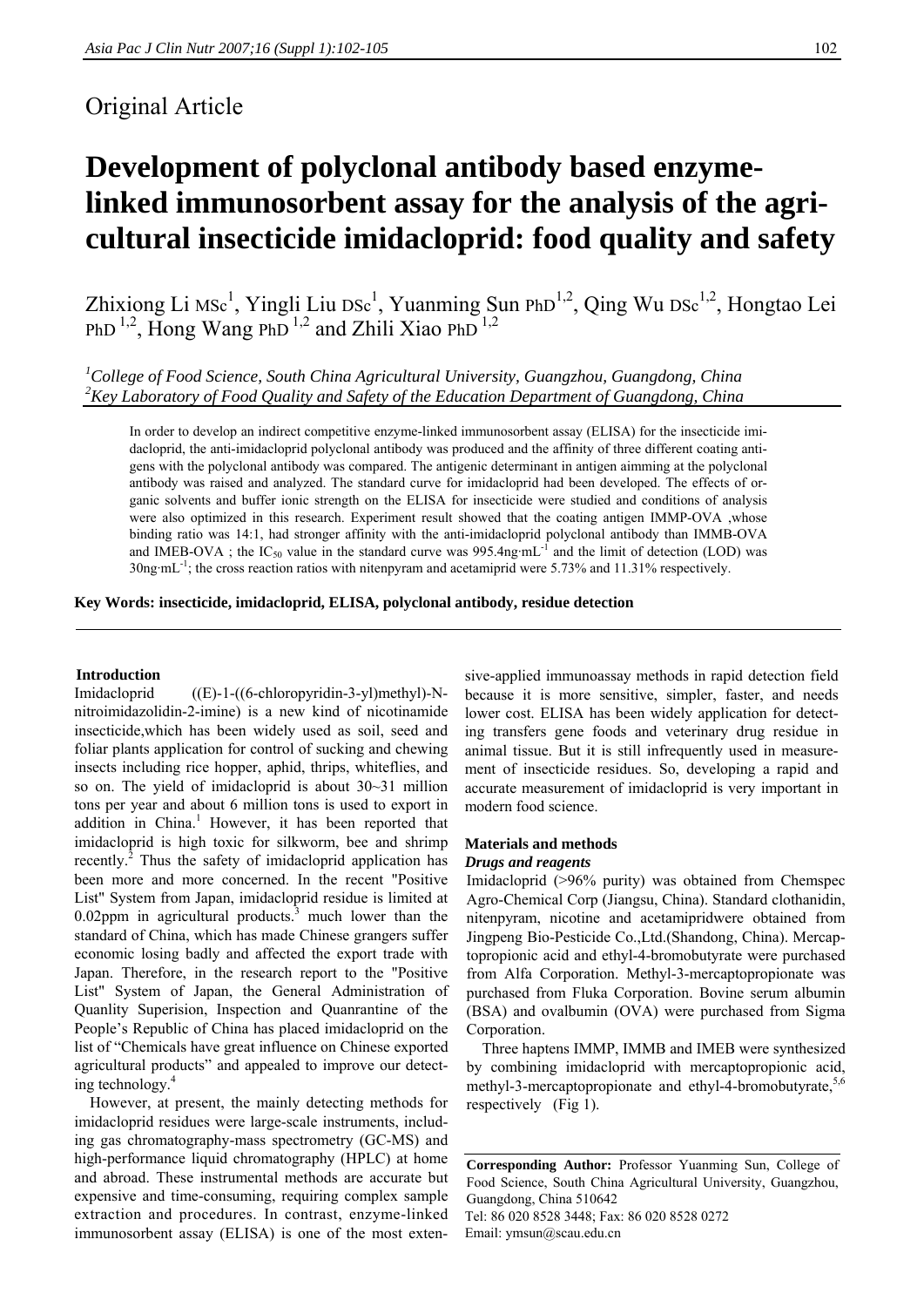

**Figure 1.** Synthesis of three haptens

Then, one immunogen IMMP-BSA and three coating antigens IMMP-OVA, IMMB-OVA, IMEB-OVA were obtained by coupling hapten IMMP, IMMB or IMEB with bovine serum albumin (BSA) or ovalbumin (OVA) using the active ester method. The productions were identified by UV and conjugation molar ratios of hapten to BSA or OVA were calculated,  $\frac{7}{1}$  which were 17:1, 14:1, 12:1 and 21:1, respectively.

## *Preparation of polyclonal antibody for imidacloprid*

Female Balb/c mice of 6~8 weeks were immunized with 100μg immunogen (IMMP-BSA) conjugate emulsified with an equal volume of Freund's complete adjuvant by intraperitoneal injections. The injections were carried out every 2 weeksand 10 days after each injection, blood sample was taken from the tail vein. The blood was centrifuged for 10 min (6 000 r/min) and the antiimidacloprid polyclonal antibody serum was collected and stored at -20℃ for further analysis.

# *Indirect competitive ELISA*

Standard imidacloprid and its structurally related compounds were diluted to  $10^5$ ,  $10^4$ ,  $10^3$ ,  $10^2$ ,  $10$  and  $1$ ng·mL<sup>-1</sup> with PBS before the ELISA assay. Relative absorbance was calculated using the formula  $B/B_0$ , where  $B_0$  is the absorbance of the well in which the antibody was not challenged with imidacloprid. The standard curves were constructed by plotting  $B/B<sub>0</sub>$  values against the concentration of imidacloprid. The inhibition percentage was calculated as inhibition rate =  $(1-B/B<sub>0</sub>) \times 100$ .

# *Precision and evaluation of standard curves*

The precision was expressed by the within-run precision and the between-run precision following the method of Dong Guowei.<sup>8</sup> And then, each calibration point of standard curves and each sample value was determined by calculation of the mean of the data  $(n = 3)$ . Standard curves were obtained as follow by fitting calculated means to logistic model, a four parameter function:  $y = \frac{A_1 - A_2}{1 + (x / x_0)^p} + A_2$  $y = \frac{A_1 - A_2}{1 + (x / x_0)^p} + A_2$ . Where *x* is the concentration

of toxins (ng·L<sup>-1</sup>), *A* is the absorbance at 450 nm ( $A_{450nm}$ ),

*A*<sub>1</sub> is the maximum absorbance (upper asymptote,  $x \rightarrow 0$ ), *A*<sub>2</sub> is the minimum absorbance (lower asymptote,  $x \rightarrow \infty$ ),  $x_0$  is the midpoint or inflexion (IC<sub>50</sub> value) (ng·L<sup>-1</sup>), *p* is relative to the slope of tangent at inflexion.

# *Cross-reactivity (CR)*

The ability of the obtained polyclonal antibody to recognize several structurally related compounds were tested by performing competitive assays and determining their respective  $IC_{50}$  values (50% inhibition of control). Crossreactivity was calculated as  $(IC_{50}$  of imidacloprid  $/IC_{50}$  of related compound)  $\times 100\%$ .<sup>9</sup> The IC<sub>50</sub> value was determined after fitting a 4-parameter sigmoid curve to data points.

#### *Potential ELISA interferences*

Methanol, acetonitrile and acetone, were tested for their effects on the ELISA. The effects of organic solvents were tested by dissolving the analyte in PBS containing various proportions of solvent  $(0\sim 2.0$ mol·L<sup>-1</sup> final concentration) and incubating these with polyclonal antibody in PBST on the coating plate.

## **Results**

#### *The optimum ELISA conditions*

The polyclonal antibody was used to screen against three different coating antigens by using indirect competitive ELISA. The concentration of all coating antigens were  $2.0\mu$ g·mL<sup>-1</sup> and the working dilution of polyclonal antibody was 1:6400, then the curve's axis X was made the logarithm transformation during the data processing (Fig 2). According to the result, the curve's slope of the coating antigen IMMP-OVA was the best and the  $IC_{50}$  value was the lowest. Therefore, IMMP-OVA was chosen to be the fitting antigen for the following detection.

#### *Precision and evaluation of standard curves*

The intraassay coefficient of variation (CV) was 3.25%. After duplicating measurement of these samples in 3 different runs and taking the average, the between-run precision was 11.45%. So, the within-run and between-run CVs were 3.25% and 11.45%.

The assay affinity for imidacloprid represented by the IC<sub>50</sub> value was 995.4ng·mL<sup>-1</sup> (Fig 3). The detection limit of the method was corresponded to the concentration of toxins yielding  $20\%$  inhibition  $30$ ng·mL<sup>-1</sup>. The



**Figure 2.** Inhibition rate of three coating antigen for the imidacloprid ELISA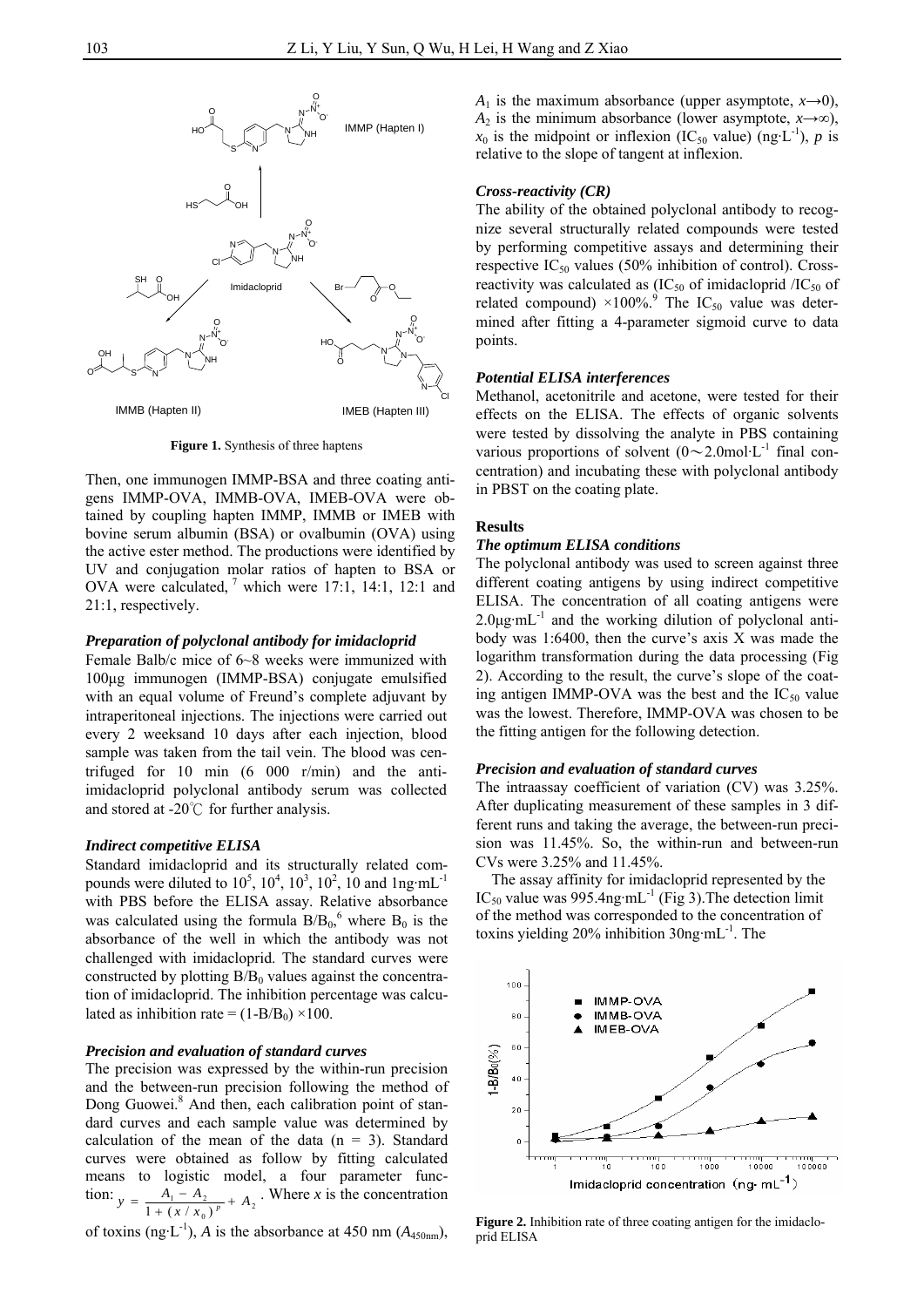| Compound     | Structure                                    | $IC_{50}(ng·mL^{-1})$ | $CR(\%)$ |
|--------------|----------------------------------------------|-----------------------|----------|
| Imidacloprid | $\frac{1}{N-N^{+}}$<br>N=<br>C.<br>CI<br>NH. | 1045.8                | 100      |
| Clothianidin | $N-N_1^+$<br>ó<br>HN-<br>N<br>$HN-$<br>CI    | $>10^6$               | < 0.1    |
| Nitenpyram   | Ν<br>й<br>CI                                 | 18251.3               | 5.73     |
| Nicotine     | $N=$<br>N                                    | $>10^6$               | < 0.1    |
| Acetamiprid  | $N =$<br>$N \rightarrow N$<br><b>CI</b><br>N | 9246.68               | 11.31    |

**Table1.** Cross-reactivity (CR) of imidacloprid and related compounds with polyclonal antibody

When the cross-reactivity is lower than 0.1%, it can be considered that there is no cross-reactivity with the related compound.



**Figure 3.** The standard curve of imidacloprid ELISA



**Figure 4.** Influence of organic solvent to imidacloprid ELISA

quantitative detection range defined as the concentration of toxins yielding from 80% to 20% inhibitions, and which should be a linear range.

#### *Cross-reactivity (CR)*

CR values for each compound are given in Table 1. The polyclonal antibody showed 5.73% and 11.31% CR with nitenpyram and acetamiprid, which had the same chlorophridine functional group as imidacloprid, indicating that the chloro-phridine caused relatively certain binding with the polyclonal antibody. By contrast, clothianidin and nicotine compounds showed very lower cross-reactivity. These results showed that ELISA was sensitive enough for practical detection of imidacloprid.

#### *Potential ELISA interferences*

Amounts of the organic solvents that are less than 5% in the assay buffer had little effect on the sensitivity of the ELISA (Fig 4). The assay sensitivity was higher in the buffer containing higher concentration methanol and acetonitrile. For acetone, it was reversed. That is because organic solvents with high concentration would decrease the affinity between antibody and antigen and destroy the Van der Waals force and the hydrophobic interaction in the antibody-antigen conjugation, or even make the complex substance break down.

In the range tested, the ionic strength value affected the assay (Fig 5). The sensitivity of the assay was a little higher under slightly NaCl concentration  $(<0.5 \text{mol} \cdot L^{-1})$ , as shown by the  $IC_{50}$  values. But, as the concentration escalated, the inhibition rate brought down, indicating that the high concentration of ionic strength could cause some hindrance of antibody-antigen binding.

#### **Discussion**

In this research, the polyclonal antibody was used to screen against three different coating antigens by using indirect competitive ELISA and the result shown that the coating antigen IMMP-OVA was the best. This could be explained that IMMP-OVA had stronger affinity with the imidacloprid polyclonal antibody than the others, so it could compete with the imidacloprid for the polyclonal antibody in the ELISA system and obtain a better sensitivity. It was probably because the antibody aiming at imidacloprid was in accord with the antigenic determinant N-(1-methylimidazolidin-2-ylidene) nitramide group